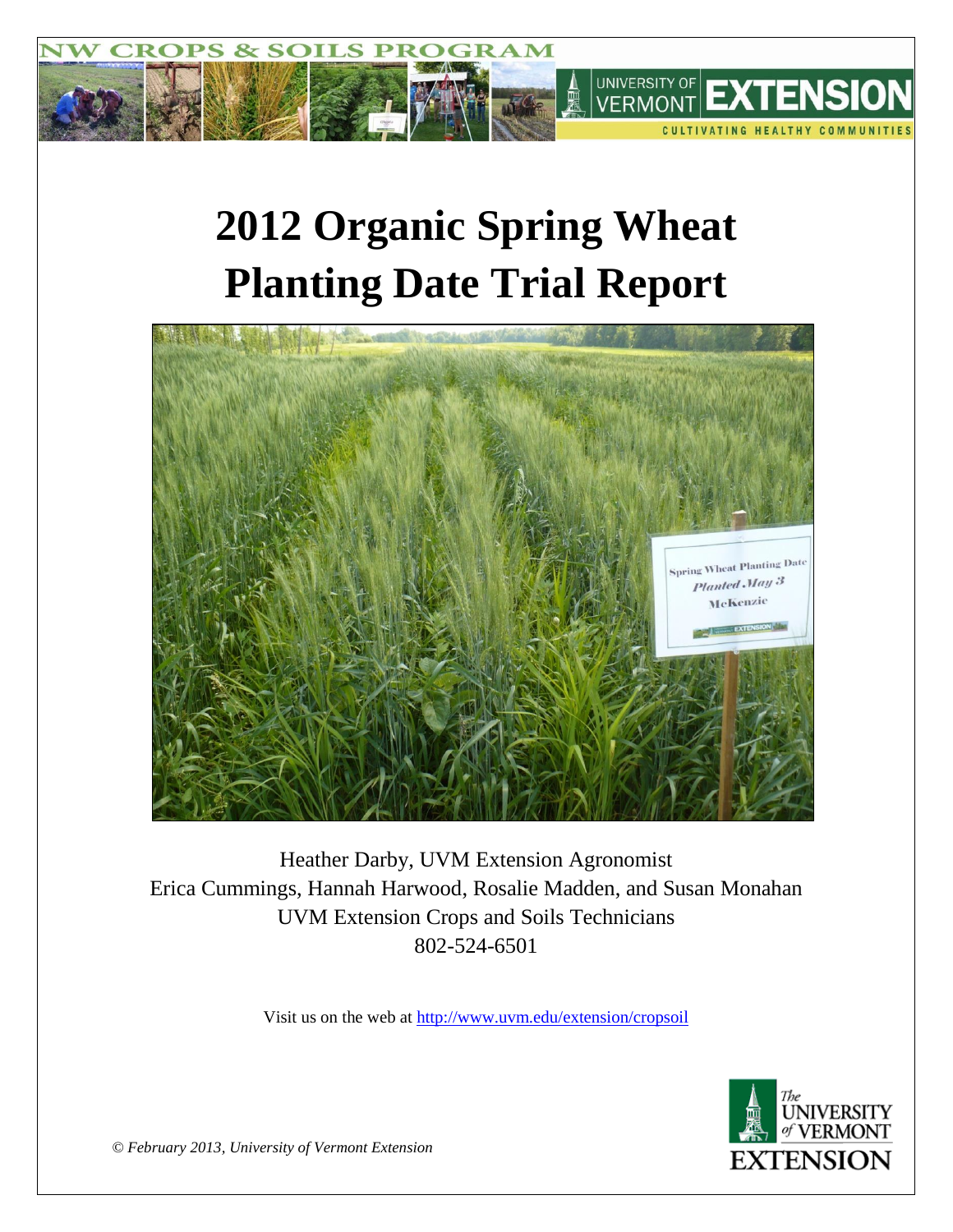### **2012 ORGANIC SPRING WHEAT PLANTING DATE TRIAL REPORT Dr. Heather Darby, UVM Extension [heather.darby\[at\]uvm.edu](mailto:hdarby@uvm.edu?subject=2011%20Spring%20Wheat%20Planting%20Date)**

The localvore movement has revived otherwise historical crops in Vermont, including small-scale grain production. As the demand for local organic wheat has risen over the last few years, University of Vermont Extension has been developing best agronomic practices for wheat production. In an organic system, weed management can be one of the biggest challenges. One strategy to manage weeds is to modify planting dates. Early planting dates can establish a crop prior to weed flushes, while a late planted crop can help avoid some weed species. Planting date can also have an overall impact on both grain yield and quality. Certain wheat varieties may respond better to earlier or later planting dates. At this time, there is no data to document optimum spring wheat planting dates for the Northeast. The objective of this project was to determine the effect of planting date and variety on organic spring wheat yield and quality.

## **MATERIALS AND METHODS**

The trial was conducted in 2012 at Borderview Research Farm in Alburgh, VT. The experimental design was a randomized complete block split design with four replications. Main plots were planting date and subplots were varieties. Planting dates started on 6-Apr and continued approximately every week for 7 weeks (Table 2). Four hard red spring wheat varieties were selected to represent varieties of varying heights (Table 1).

| Table 1. Deeg varieties and seed sources for planting date trial at Dorucrylew Incstaren Farm in Alburgin V T. |                       |                               |  |  |  |  |
|----------------------------------------------------------------------------------------------------------------|-----------------------|-------------------------------|--|--|--|--|
| <b>Variety</b>                                                                                                 | <b>Type</b>           | <b>Seed source</b>            |  |  |  |  |
| Ladoga                                                                                                         | Hard red spring wheat | USDA-ARS                      |  |  |  |  |
| McKenzie                                                                                                       | Hard red spring wheat | Semican, Canada               |  |  |  |  |
| <b>RB07</b>                                                                                                    | Hard red spring wheat | Minnesota Foundation Seed, MN |  |  |  |  |
| Superb                                                                                                         | Hard red spring wheat | Oliver Seed Co., VT           |  |  |  |  |

|  | Table 1. Seed varieties and seed sources for planting date trial at Borderview Research Farm in Alburgh, VT. |  |
|--|--------------------------------------------------------------------------------------------------------------|--|
|--|--------------------------------------------------------------------------------------------------------------|--|

| Table 2. Spring wheat planting and harvest dates at Borderview Research Farm in Alburgh, VT. |                     |       |  |  |  |  |
|----------------------------------------------------------------------------------------------|---------------------|-------|--|--|--|--|
| <b>Planting date</b>                                                                         | <b>Harvest date</b> |       |  |  |  |  |
| $6 - Anr$                                                                                    | 19-A pr             | 30-Խ1 |  |  |  |  |

| <b>Planting date</b> | <b>Plant emergence</b> | <b>Harvest date</b> |
|----------------------|------------------------|---------------------|
| 6-Apr                | $19-Apr$               | $30$ -Jul           |
| $12-Apr$             | $24-Apr$               | $30$ -Jul           |
| $19-Apr$             | $3-May$                | $30$ -Jul           |
| $26$ -Apr            | 6-May                  | $30$ -Jul           |
| 3-May                | $10$ -May              | 8-Aug               |

The soil type at the project site was a Benson rocky silt loam. The seedbed was prepared by fall plow, followed by spring disk and spike-toothed harrow. All plots were managed with practices similar to those used by producers in the surrounding areas (Table 3). The previous crop was sunflowers. Plots were seeded at  $125$  lbs  $ac^{-1}$  in 6" rows with a Kincaid Cone Seeder.

17-May 22-May Partial harvest 25-May 1-Jun 1-Jun Not harvestable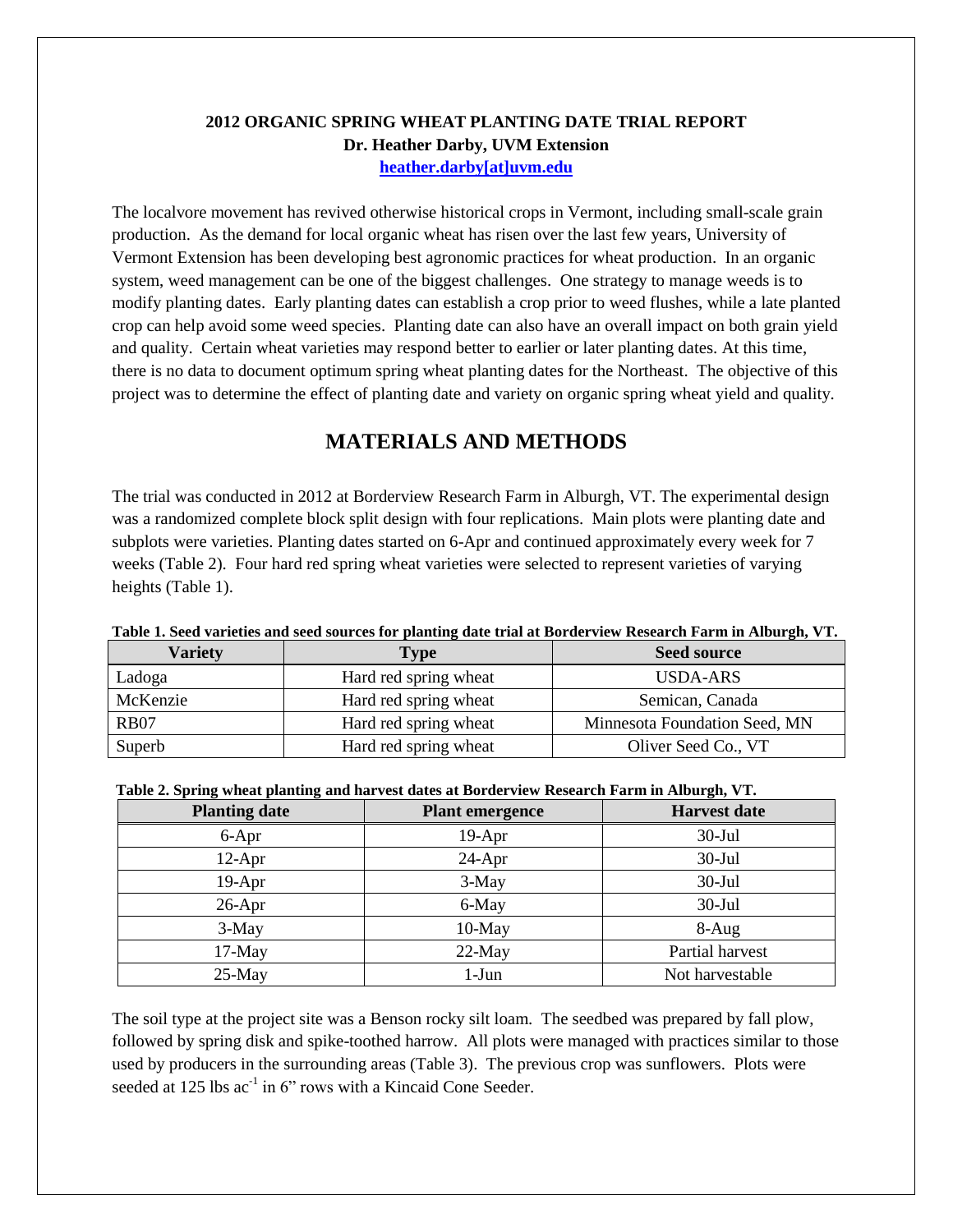| <b>Trial information</b>      | <b>Borderview Research Farm</b>                |  |  |  |
|-------------------------------|------------------------------------------------|--|--|--|
|                               | Alburgh, VT                                    |  |  |  |
| Soil type                     | Benson rocky silt loam                         |  |  |  |
| <b>Previous crop</b>          | <b>Sunflowers</b>                              |  |  |  |
| Row spacing (in)              | 6                                              |  |  |  |
| Seeding rate (lbs $ac^{-1}$ ) | 125                                            |  |  |  |
| <b>Replicates</b>             | 4                                              |  |  |  |
| Harvest area (ft)             | 5 x 20                                         |  |  |  |
| <b>Tillage operations</b>     | Fall plow, spring disk, & spike-toothed harrow |  |  |  |

**Table 3. Spring wheat planting date trial specifics in Alburgh, VT.**

Populations on the first five planting dates were measured on 16-May by taking two, 0.3 meter plant counts per plot.

The first four planting dates were harvested on 30-Jul and the fifth planting date was harvested on 8-Aug (Table 2). Due to excessive weed pressure, the sixth and seventh planting dates could not be harvested. The plots were harvested with an Almaco SPC50 small plot combine. At the time of harvest, plant heights were measured excluding the awns. A visual estimate of what percent a plot was lodged and the severity of lodging was recorded based on a visual rating with a  $0 - 5$  scale, where 0 indicates no lodging and 5 indicates severe lodging and a complete crop loss. In addition, grain moisture, test weight and yield were determined.

Following harvest, seed was cleaned with a small Clipper cleaner (A.T. Ferrell, Bluffton, IN). An approximate one pound subsample was collected to determine quality. Quality measurements included standard testing parameters used by commercial mills. Test weight was measured by the weighing of a known volume of grain. Generally the heavier the wheat is per bushel, the higher baking quality. The acceptable test weight for bread wheat is 56-60 lbs per bushel. Once test weight was determined, the samples were then ground into flour using the Perten LM3100 Laboratory Mill. At this time flour was evaluated for its protein content, falling number and mycotoxin levels. Grains were analyzed for protein content using the Perten Inframatic 8600 Flour Analyzer. Grain protein affects gluten strength and loaf volume. Most commercial mills target 12-15% protein. Protein was calculated on a 12% moisture and 14% moisture basis. The determination of falling number (AACC Method 56-81B, AACC Intl., 2000) was measured on the Perten FN 1500 Falling Number Machine. The falling number is related to the level of sprout damage that has occurred in the grain. It is measured by the time it takes, in seconds, for a stirrer to fall through a slurry of flour and water to the bottom of the tube. Falling numbers greater than 350 indicate low enzymatic activity and sound quality wheat. A falling number lower than 200 indicates high enzymatic activity and poor quality wheat. Deoxynivalenol (DON) analysis was analyzed using Veratox DON 5/5 Quantitative test from the NEOGEN Corp. This test has a detection range of 0.5 to 5 ppm. Samples with DON values greater than 1 ppm are considered unsuitable for human consumption.

The planting date and variety data were analyzed using the PROC MIXED procedure in SAS using the Tukey-Kramer adjustment, which means that each variety and planting date was analyzed with a pairwise comparison (i.e. 'Superb' statistically outperformed 'Ladoga', or 'planting date one' statistically outperformed 'planting date two', etc.) In all tables, the top performing variety can be found in bold.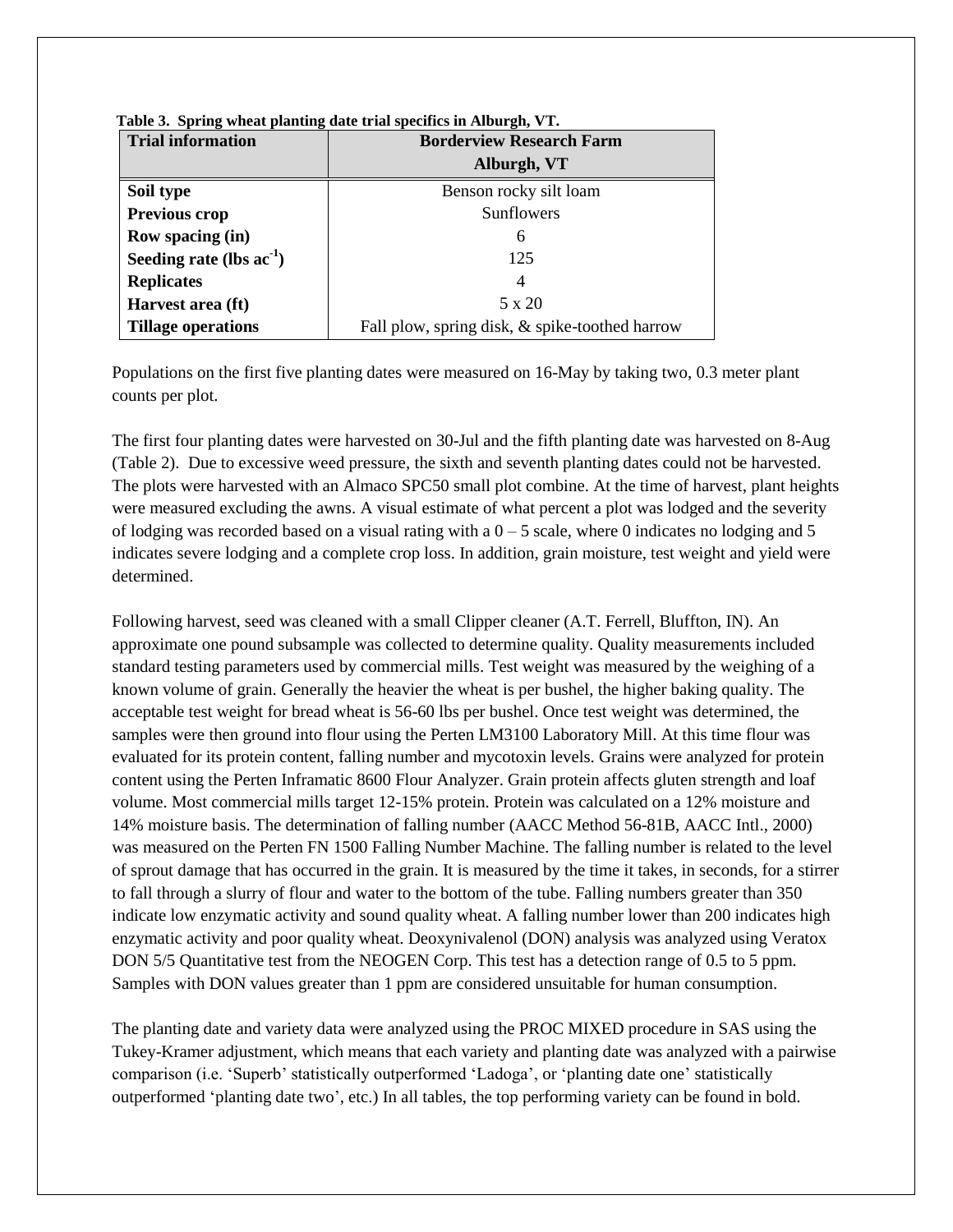## **RESULTS**

Seasonal precipitation and temperatures were recorded using a Davis Instruments Vantage Pro2 weather station at Borderview Research Farm in Alburgh, VT, and weather data was summarized for the 2012 growing season (Table 4). Though May was wetter than normal (based on 1981-2010 data), April, June, July and August all had less precipitation than average. All months during the growing season had higher than average temperatures (based on 1981-2010 data). There were an accumulated 4758 Growing Degree Days (GDDs) at a base temperature of 32°F. This was 267 more than the historical 30-year average for April-August. Ideal spring conditions led to early planting of spring wheat.

| Table 4. Data from a weather station in close proximity to trial site in Anourgh, y T. |         |      |         |             |               |  |
|----------------------------------------------------------------------------------------|---------|------|---------|-------------|---------------|--|
| Alburgh, VT                                                                            | April   | May  | June    | <b>July</b> | <b>August</b> |  |
| Average Temperature (F)                                                                | 44.9    | 60.5 | 67.0    | 71.4        | 71.1          |  |
| Departure from Normal                                                                  | 0.10    | 4.10 | 1.20    | 0.80        | 2.30          |  |
|                                                                                        |         |      |         |             |               |  |
| Precipitation (inches) *                                                               | 2.64    | 3.90 | 3.22    | 3.78        | 2.92          |  |
| Departure from Normal                                                                  | $-0.18$ | 0.45 | $-0.47$ | $-0.37$     | $-0.99$       |  |
|                                                                                        |         |      |         |             |               |  |
| Growing Degree Days (base 32)                                                          | 396     | 884  | 1046    | 1221        | 1211          |  |
| Departure from Normal                                                                  | 12.0    | 128  | 32.0    | 23.0        | 72.0          |  |

**Table 4. Data from a weather station in close proximity to trial site in Alburgh, VT.**

Based on weather data from Davis Instruments Vantage pro2 with Weatherlink data logger.

Historical averages for 30 years of NOAA data (1981-2010).

\* Precipitation data from June-September 2012 is based on Northeast Regional Climate Center data from an observation station in Burlington, VT.

#### *Impact of Planting Date x Variety on Spring Wheat Yield and Quality*

Planting date x variety interactions were observed for yield, protein, falling number and DON concentrations. This indicates the varieties responded differently across planting dates. The variety Superb was highest yielding at the 6-Apr planting date, but yields dropped as planting dates became later (Figure 1). The other three varieties, RB07, Ladoga and McKenzie, have more gradual yield reductions as the planting dates extended into early May.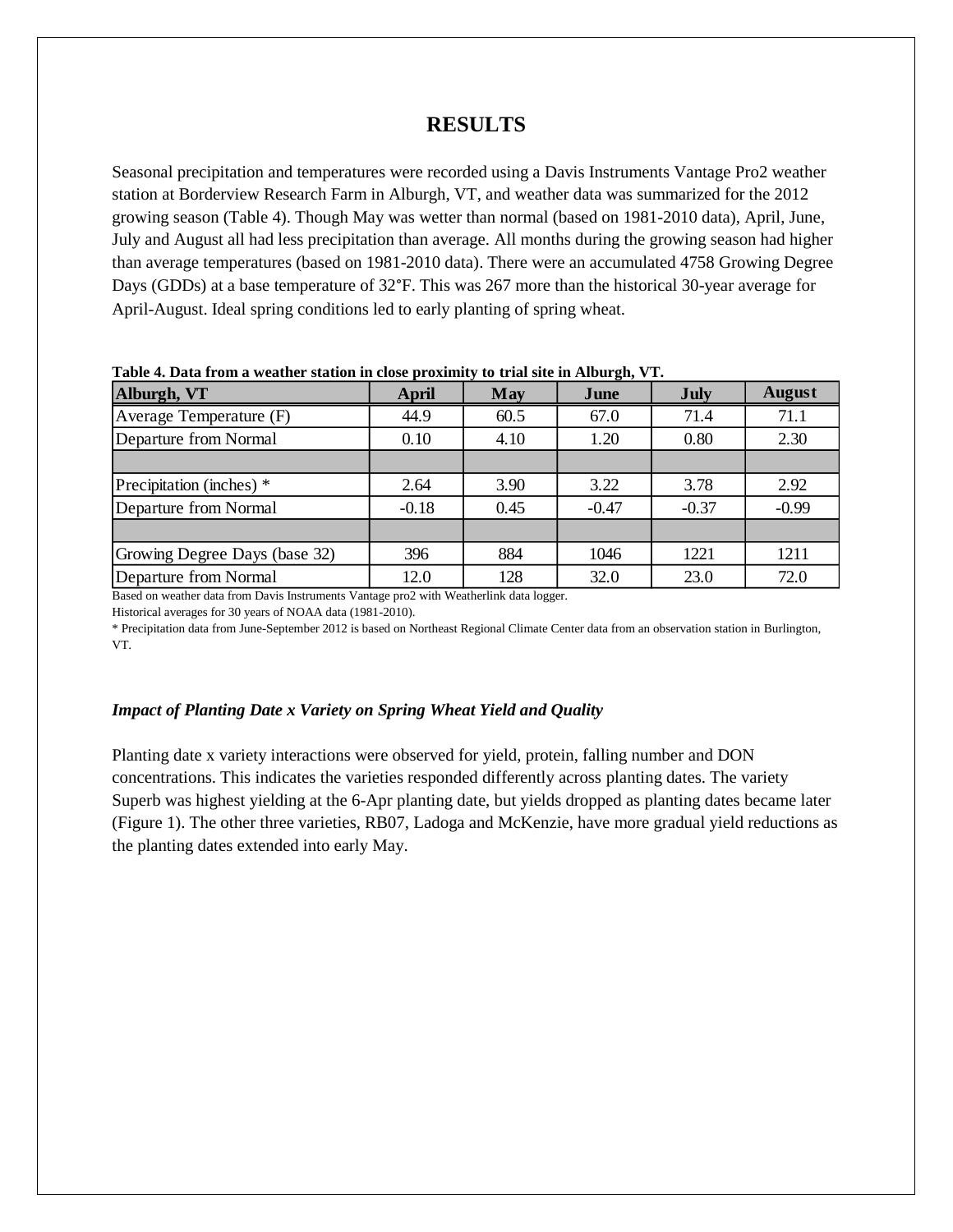

**Figure 1. The interaction of planting date and variety on yield, Alburgh, VT.**

The protein levels of the four different varieties varied across planting dates (Figure 2). RB07 and Ladoga appear to have consistently increased protein levels as the planning dates extended into early May, whereas Superb and McKenzie had protein levels that fluctuated across planting dates. For the most part, protein concentrations had an inverse relationship with yields.



**Figure 2. The interaction of planting date and variety on protein concentration, Alburgh, VT.**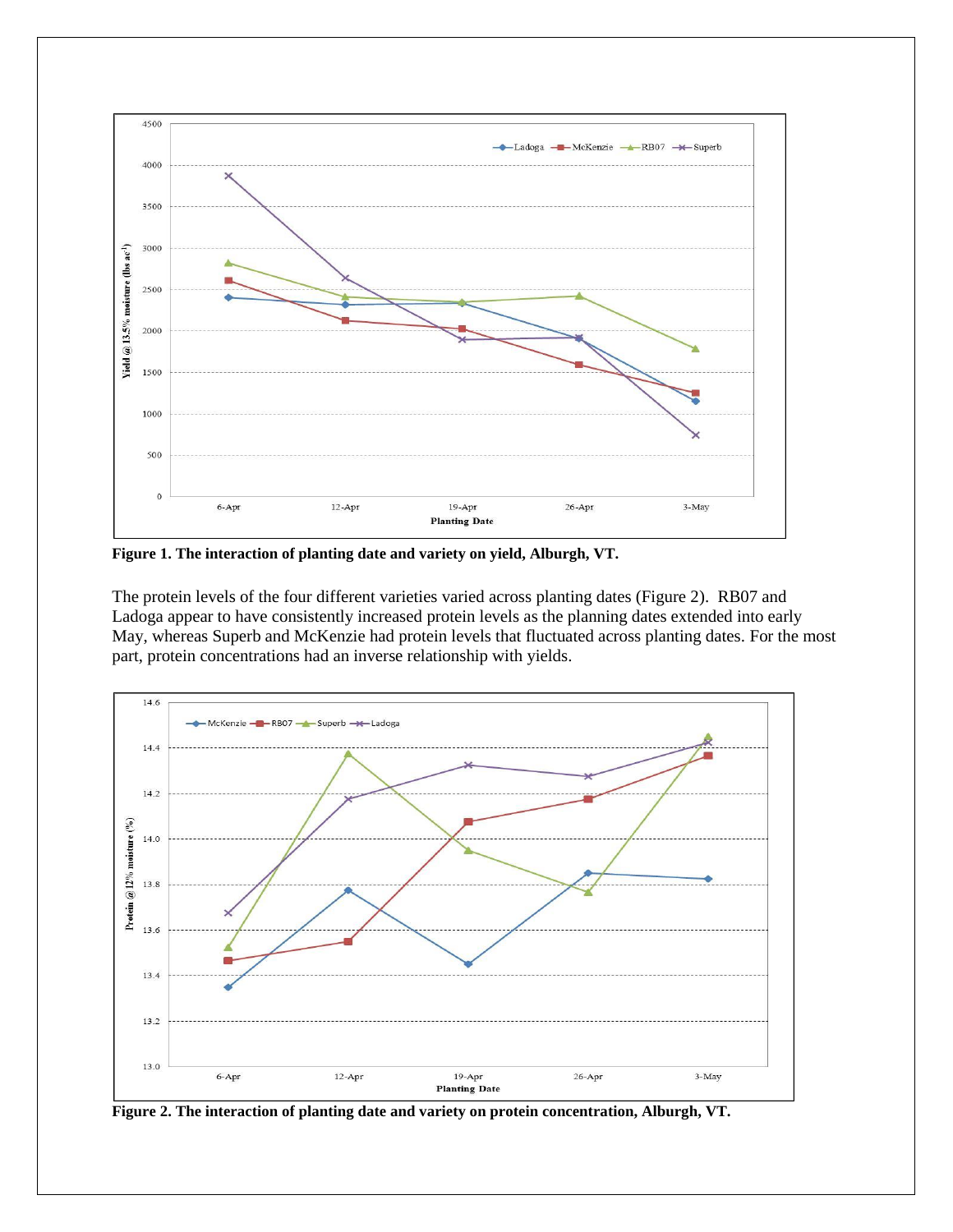#### *Impact of Planting Date on Spring Wheat Yield and Quality*

The highest yielding planting date was  $6$ -Apr (2929 lbs  $ac^{-1}$ ) and the lowest yielding planting date was 3-May  $(1219$  lbs  $ac^{-1}$ ) (Table 5, Figure 3). Overall, the early to mid-April planting dates resulted in the highest spring wheat yields. Test weights for the five planting dates were all within the acceptable range of 56-60 lbs bu<sup>-1</sup>. Protein levels were highest on the 3-May planting date (14.3%) and lowest (13.5%) on the earliest planting date (6-Apr). A higher protein concentration at the later planting dates may be a result of the lower yield. It's important to note that all of the planting dates met the industry standard of 12-15% protein. All of the falling numbers from the planting dates exceeded industry standards. DON levels were below the FDA 1 ppm threshold at all dates. However, the 3-May planting date was just under the 1 ppm limit (0.98 ppm).

|                           | Table 5. Yield and quality characteristics by planting date across all hard red spring wheat |  |
|---------------------------|----------------------------------------------------------------------------------------------|--|
| varieties in Alburgh, VT. |                                                                                              |  |

| <b>Planting Date</b> |                               |                   |                | Quality                                 |                   |                   |
|----------------------|-------------------------------|-------------------|----------------|-----------------------------------------|-------------------|-------------------|
|                      | Yield                         | Moisture          | Test<br>weight | Crude<br>protein $@$<br>12%<br>moisture | Falling<br>number | <b>DON</b>        |
|                      | $\text{lbs}$ ac <sup>-1</sup> | %                 | bu $ac^{-1}$   | %                                       | seconds           | ppm               |
| 6-Apr                | 2929a                         | 10.9a             | 58.9           | 13.5c                                   | 419               | 0.28c             |
| $12-Apr$             | 2374b                         | 11.1a             | 58.1           | 13.9bc                                  | 435               | 0.23 <sub>b</sub> |
| $19-Apr$             | 2153b                         | 10.5a             | 58.4           | 14.0ab                                  | 427               | 0.19a             |
| $26$ -Apr            | 1950b                         | 12.2 <sub>b</sub> | 57.8           | 14.0ab                                  | 423               | 0.55c             |
| 3-May                | 1219c                         | 10.9a             | 59.4           | 14.3a                                   | 413               | 0.98c             |
| p-value $(<0.10)$    | < 0.0001                      | 0.0005            | 0.1157         | 0.0006                                  | 0.2468            | < 0.0001          |

Values shown in **bold** are of the highest value or top performing.

Planting dates with the same letter within a column did not differ significantly.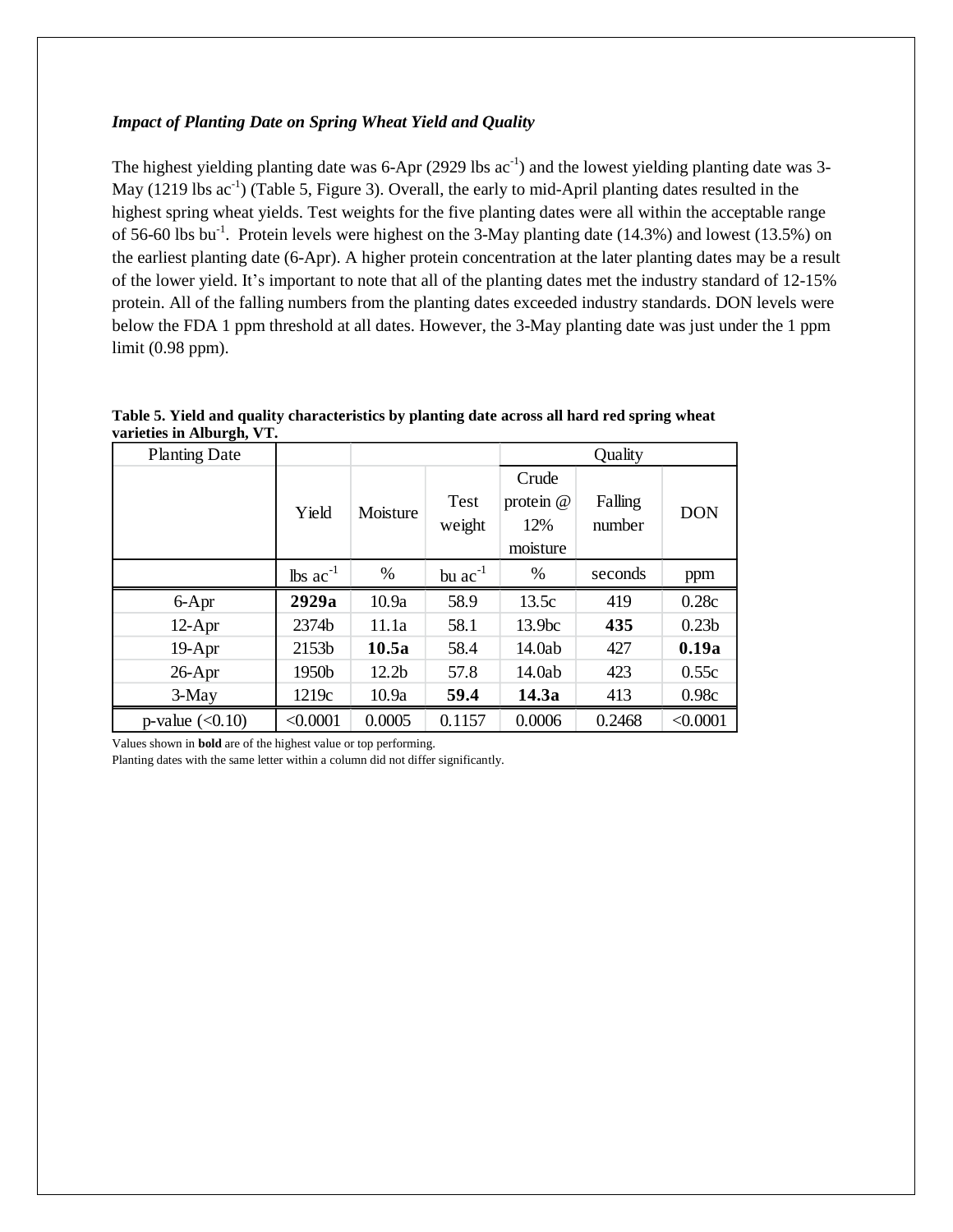

**Figure 3. Yield and protein comparison between planting dates in 2012 across hard red spring wheat varieties in Alburgh, VT. Planting dates with the same letter did not differ significantly.**

### *Impact of Variety on Spring Wheat Yield and Quality*

RB07 was the highest yielding variety  $(2349 \text{ lbs} \text{ ac}^{-1})$  and the lowest yielding variety across planting dates was McKenzie (1921 lbs  $ac^{-1}$ ) (Table 6, Figure 4). All four varieties had tests weights in the acceptable range of 56-60 lbs bu<sup>-1</sup>. Ladoga had the highest protein content (14.2%) and McKenzie had the lowest (13.7%). All of the varieties had protein levels that met commercial mill standards of 12-15%. Falling numbers exceeded 400 seconds in all varieties. McKenzie had the lowest level of DON (0.24 ppm), although all four varieties tested below the FDA 1 ppm limit.

| dates in Alburgh, v 1. |                               |             |                |                                         |                   |                   |
|------------------------|-------------------------------|-------------|----------------|-----------------------------------------|-------------------|-------------------|
| Spring Wheat Variety   |                               |             |                | Quality                                 |                   |                   |
|                        | Yield                         | Moisture    | Test<br>weight | Crude<br>protein $@$<br>12%<br>moisture | Falling<br>number | <b>DON</b>        |
|                        | $\text{lbs}$ ac <sup>-1</sup> | %           | bu $ac^{-1}$   | %                                       | seconds           | ppm               |
| Ladoga                 | 2025ab                        | <b>11.0</b> | 57.9           | 14.2a                                   | 420ab             | 0.44bc            |
| McKenzie               | 1921b                         | <b>11.0</b> | 59.1           | 13.7c                                   | 436a              | 0.24a             |
| <b>RB07</b>            | 2349a                         | 11.1        | 58.6           | 13.8bc                                  | 408b              | 0.32 <sub>b</sub> |
| Superb                 | 2206ab                        | 11.4        | 58.5           | 14.0ab                                  | 429ab             | 0.79c             |
| p-value $(<0.10)$      | 0.0566                        | 0.5662      | 0.2235         | 0.0032                                  | 0.0184            | < 0.0001          |

| Table 6. Yield and quality characteristics by hard red spring wheat variety across all planting |  |  |
|-------------------------------------------------------------------------------------------------|--|--|
| dates in Alburgh, VT.                                                                           |  |  |

Values shown in **bold** are of the highest value or top performing.

Varieties with the same letter within a column did not differ significantly.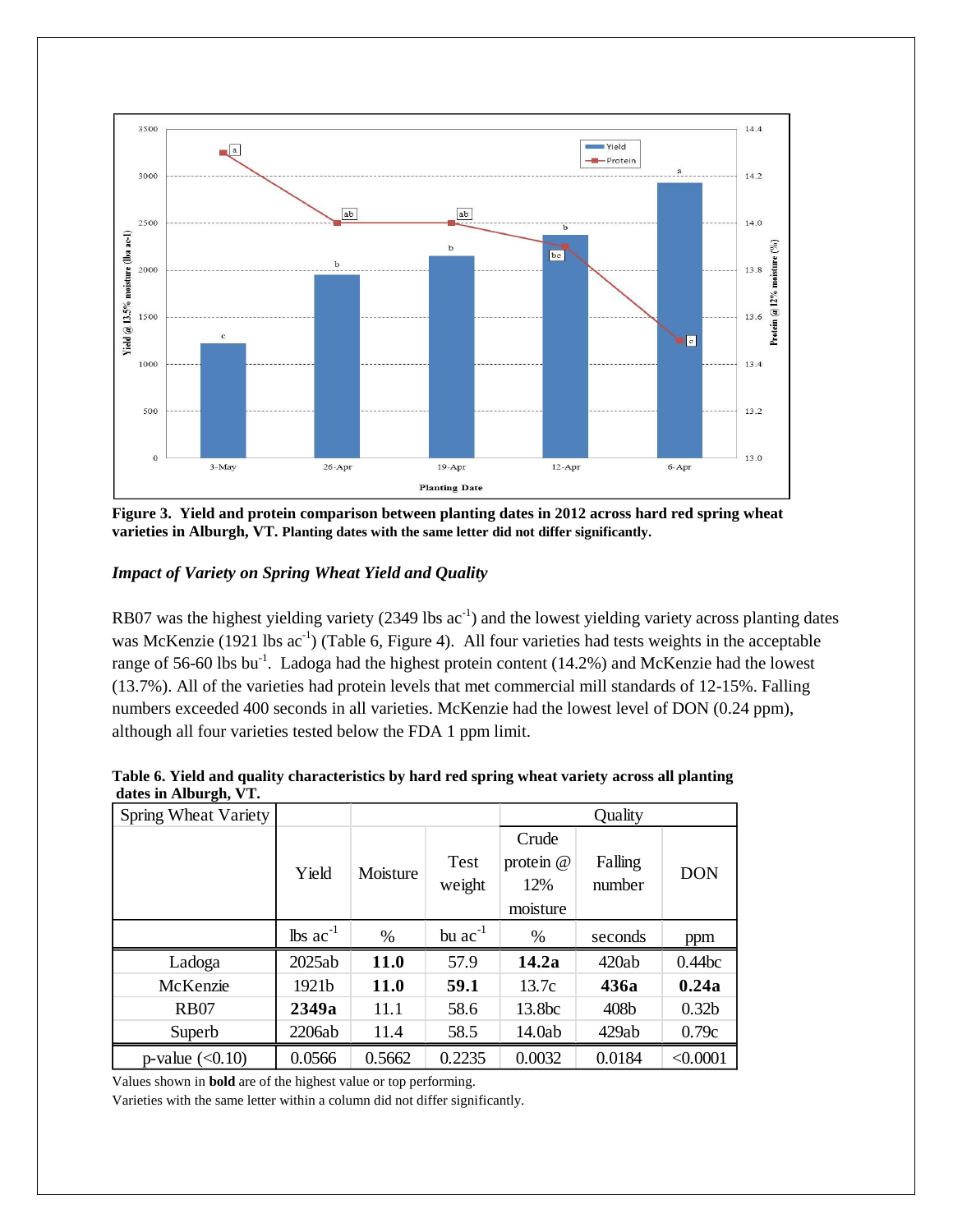

**Figure 4. Yield and protein comparison between hard red spring wheat varieties across all 2012 planting dates in Alburgh, VT. Varieties with the same letter did not differ significantly.**

## **DISCUSSION**

The warm temperatures in March dried the field out allowing plowing, seedbed prep and planting to occur two weeks earlier than in 2011. The earlier planting dates were observed to have less weed issues, which could be partially attributed to planting the first week in April resulting in wheat establishment prior to weed growth. The later planting dates had higher weed pressure and lower yields. The weed pressure was so severe in the sixth and seventh planting dates that the majority of plots were not harvestable. The later planting dates may have had lower yields, but also had the highest crude protein. The higher protein in the later planting dates was most likely due to the lower yields observed at these dates. Even though the later planting dates had the highest protein content, all of the planting dates met industry standards for baking, 12-15%. Overall, planting spring wheat in early to mid-April will provide best chances of high yield and quality. It is important to remember that the results only represent one year of data.